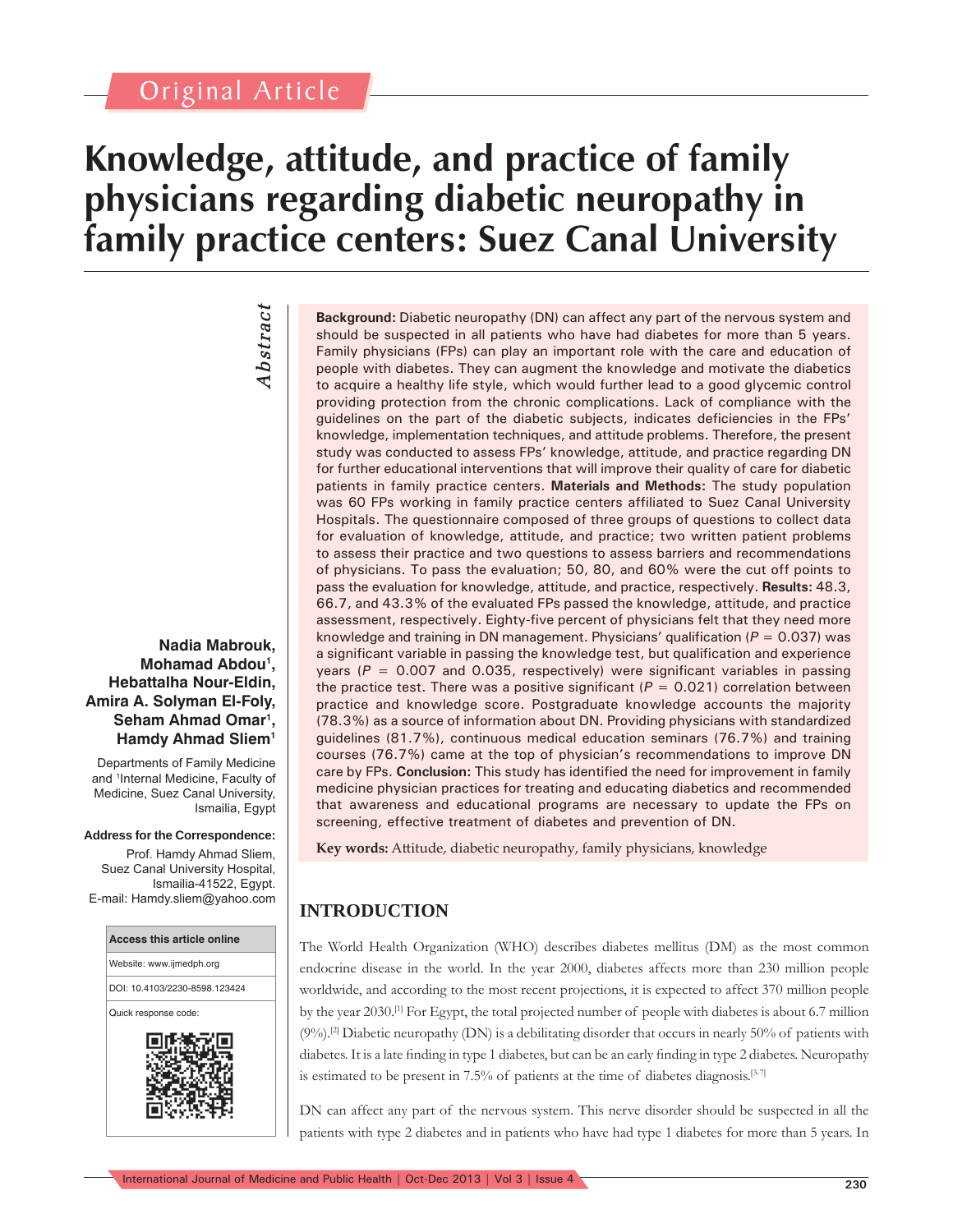some instances, patients with DN have few complaints, but their physical examination reveals mild to moderately severe sensory loss. Idiopathic neuropathy has been found to precede the onset of type 2 diabetes or to occur as an early finding in the disease.<sup>[8-11]</sup> In the past 3 decades, despite considerable advances in treatment modalities of diabetes, it has been shown considerable gaps between patient's outcome and acceptable treatment in developed and also in developing countries.

Different reasons are proposed in failure to achieve therapeutic goals such as poor adherence to treatment regimens by patients or malpractice by physicians.[12] It has been observed that in addition to physicians' knowledge; their attitude about treatment was important to achieve goals. In other words, physicians' belief was important factor in their success for treatment of diabetes.[13] On the other hand, the knowledge and practice of diabetic patients to follow therapeutic principles showed a direct relationship with the attitude of physicians to diabetes care. This study was conducted to assess family physician's (FPs) knowledge, attitude, and practice regarding DN for further educational interventions that will improve their quality of care for diabetics.

#### **MATERIALS AND METHODS**

This study was designed as cross-sectional descriptive study including all FPs working in family medicine centers affiliated to Faculty of Medicine, Suez Canal University. The number of the physician was 60. Only 18.3% of them were female, average age was 28.4 years, and 31.7% had medical experience for more than 5 years. These demographic data are presented in Table 1. There are nine family medicine centers distributed in Ismailia (Abo-khalifa, El-Mahsama, and Fanara), Port Said (Port-Fouad and El-Salam), and Suez (El-Omda, Amer, El-Gabaliat, and 24 October) Governorates.

All the FPs under training in (Diploma, Master degree, and Fellowship) working in family medicine practice centers (FMC) affiliated to Suez Canal University was included. The study population was subjected to self-administrative semi-structured questionnaire which was developed by the researchers, revised by two experts in the field of diabetes and community medicine and validated according to pilot study by 10 FPs. The questionnaire was composed of three parts:

- A) Part I: Sociodemographic of FPs; including gender, age, qualification, experience years in family medicine, practice location, and the number of diabetic patients seen per week; in addition to some questions regarding their opinions on sources of their knowledge about diabetes and their perception regarding their knowledge and training in DN.
- B) Part II: Multiple choice questions and two patient problems for assessing knowledge, attitude, and practice of FPs regarding DN. The scoring system was:

| Table 1: Demographic data of the studied<br><b>physicians</b> |                     |  |
|---------------------------------------------------------------|---------------------|--|
| <b>Items</b>                                                  | <b>Results</b>      |  |
| Age (years):                                                  |                     |  |
| $30$                                                          | 65% $(n=39)$        |  |
| >30                                                           | $35\%$ (n=21)       |  |
| Gender:                                                       |                     |  |
| Male                                                          | $81.7\%$ (n=49)     |  |
| Female                                                        | $18.3\%$ (n=11)     |  |
| Medical experience:                                           |                     |  |
| <5 years duration                                             | $68.3\%$ (n=41)     |  |
| >5 years duration                                             | $31.7\%$ (n=19)     |  |
| Qualification:                                                |                     |  |
| Qualified (MSc degree)                                        | $35\%$ (n=39)       |  |
| Involved in training programs                                 | 65% ( <i>n</i> =21) |  |
|                                                               |                     |  |

*n* = Number of studied physician

- Knowledge score: One point for each correct answer of total 15 points. The cut off point to pass the evaluation for knowledge considered 50% for correct answers of the total score. Not passed knowledge if  $\leq$ 50 and passed knowledge if  $\geq$ 50.
- Attitude score: A score of 5 was given for "strongly agree", 4 for "agree", 3 for "unsure", 2 for "disagree", and 1 for "strongly disagree"; of total 20 points. The cut off point to pass the evaluation for attitude considered 80% for correct answers of the total score. Favorable attitude if ≥80% and unfavorable attitude if  $\leq 80\%$ .
- Practice score: A score of 3 was given for "always", 2 for "sometimes", 1 for "rarely", and 0 for "never"; giving total of 60 points. Also, one point for each correct answer of total 6 points in the patient problems. The total practice scoring was 66 points. The cut off point to pass the evaluation for practice considered 60% for correct answers of the total score. Appropriate if  $\geq 60\%$  and inappropriate if  $\leq 60\%$ .
- C) Part III: Two questions about the greatest barriers faced by physicians in DN management and their recommendations to improve their practice at family medicine level.

#### **Pilot study**

The questionnaire was pretested on FPs before the beginning of data collection to determine if the questions asked were understood by the respondents or not, perform any modifications needed, and determine the required time for the questionnaire.

#### **Data analysis**

The data were coded and organized. The final study results were stated by using the Statistical Package for Social Sciences (SPSS) program, version 15. Statistical significance was considered at  $P$ -values  $\leq 0.05$  and a higher significance at  $P$ -values  $\leq 0.001$ .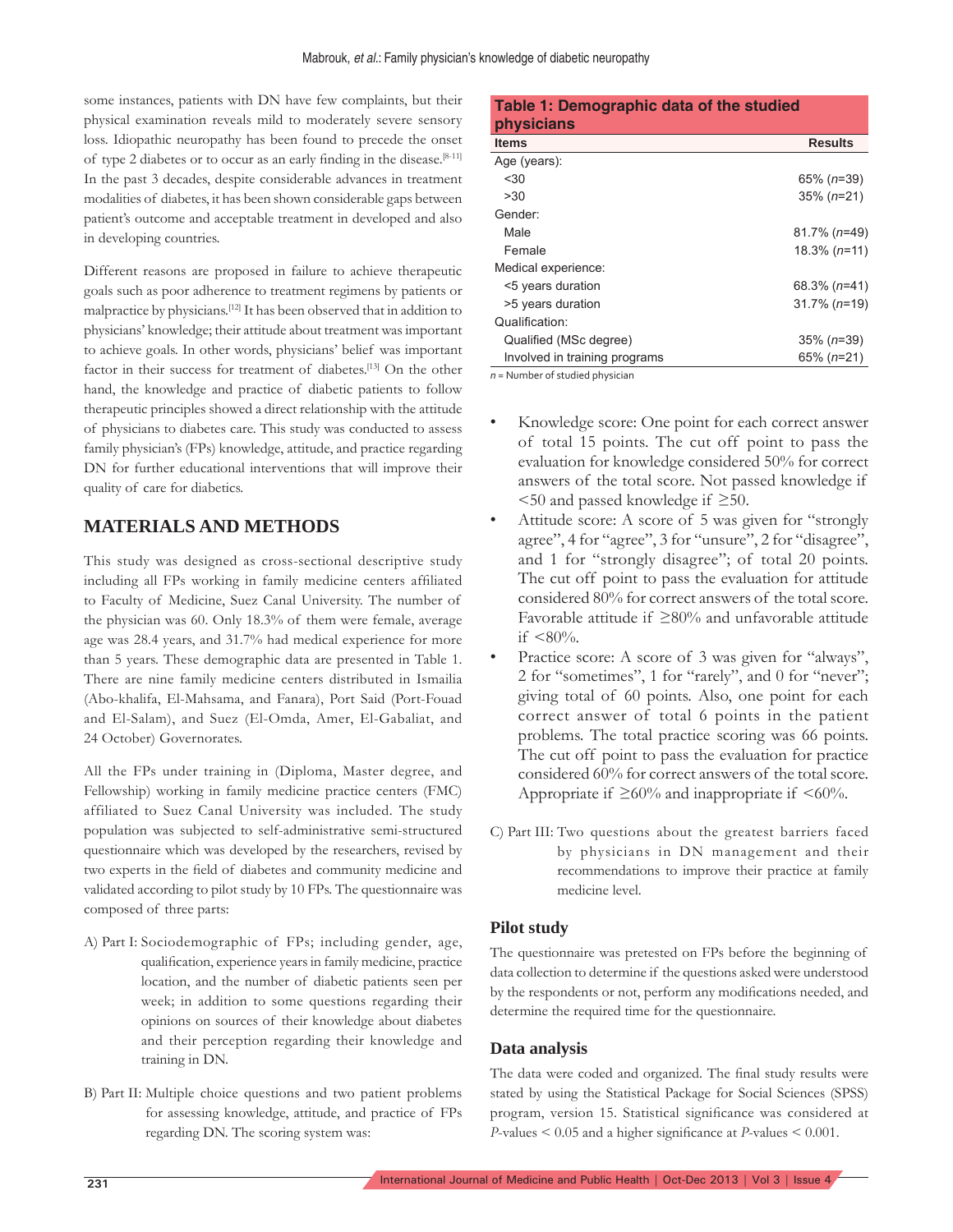#### **Ethical consideration**

The study protocol was approved by the faculty committee of research ethics. The data were collected after taking a written consent from the study participants and their names were omitted (anonymous). All data were confidential and used only for scientific research purposes.

#### **RESULTS**

Results of physicians' knowledge, attitude, and practices are presented in Table 2. 48.3, 66.7, and 43.3% of the evaluated FPs passed the knowledge, attitude, and practice assessment, respectively. Also, 85% of physicians felt that they need more knowledge and training in DN management. FPs qualification was a significant variable in passing the knowledge test  $(P = 0.037)$ , but qualification and experience years  $(P = 0.007$  and 0.035, respectively) were significant variables in passing the practice test, while no statistically significant relation was observed between sociodemographic characteristics and attitude scoring. There was a positive, significant  $(P = 0.021)$  correlation between practice score and knowledge score.

The physicians' recommendations are summarized in Table 3. Providing physicians with standardized guidelines, continuous medical education seminars, and training courses came at the top of recommendations to improve DN care by FPs.

#### **DISCUSSION**

Out of 60 FPs, 65% of them aged less than 30 years old and 68.3% had less than 5 years' experience in clinical practice. This is not consistent with a study of Shera *et al*., conducted in Pakistan, 2002; about diabetes related knowledge, attitude, and practices of FPs. They demonstrated the average age of physicians as 42.18 years and the mean duration of clinical practice as 13.41 years.<sup>[14]</sup>

| Table 2: Knowledge, attitude, and practice results |                     |  |
|----------------------------------------------------|---------------------|--|
| <b>Items</b>                                       | <b>Results</b>      |  |
| Knowledge:                                         |                     |  |
| Passed                                             | $48.3\%$ ( $n=29$ ) |  |
| Not passed                                         | $51.7\%$ ( $n=31$ ) |  |
| Attitude:                                          |                     |  |
| Favorable                                          | 66.7% $(n=40)$      |  |
| Nonfavorable                                       | $33.3\%$ ( $n=20$ ) |  |
| Practice:                                          |                     |  |
| Appropriate                                        | $43.3\%$ ( $n=26$ ) |  |
| Inappropriate                                      | $56.7\%$ ( $n=34$ ) |  |
| $n -$ Number of studied physician                  |                     |  |

*n* = Number of studied physician

#### **Table 3: Physicians' recommendations to improve diabetic care**

| <b>Items</b>                          | <b>Results</b>  |
|---------------------------------------|-----------------|
| Providing standardized quidelines     | $81.7\%$ (n=49) |
| Continuous medical education seminars | 76.7% (n=46)    |
| Training courses                      | 76.7% (n=46)    |
| .                                     |                 |

*n* = Number of studied physician

Also, the present study demonstrates that female physicians are the majority (81.7%); while males form only 18.3%. This is inconsistent with a study of Khan *et al*., conducted in Al Hasa district of Saudi Arabia, 2010; about knowledge, attitude, and practice of primary health care physicians in the management of type 2 DM, which demonstrate that the number of male physicians was much higher than that of female physicians: 72.73 and 27.27%, respectively.[15]

In addition, there was about one-third qualified FPs; while 65% physicians are involved in the training programs of (diploma, master, and fellowship), with no other specialties included in the study except FPs. This is inconsistent with a study of Peimani *et al*., conducted in Iran, 2010; about knowledge, attitude, and practice of physicians in the field of diabetes and its complications. They showed that about 37.7% of the participants were general physicians, while 15.9 and 46.4% were internist and other specialties, respectively.<sup>[16]</sup>

The current study demonstrates that about 48.3 and 43.4% of the studied FPs have good knowledge and practice scores, respectively regarding DN management. However, these results showed better knowledge and practice scores than a similar same study of Peimani *et al*., which revealed that 29% of total physicians had good knowledge score in the field of diabetes and its complications and 36.2% of physicians had acceptable practice in control and prevention of diabetes complications.<sup>[16]</sup>

The difference between these results and the current results may be explained by the availability of continuous educational programs for postgraduate FPs that has been conducted regularly in the Family Medicine Department of Suez Canal University.

By studying some factors affecting the results (passed or not passed) of FPs, the current data revealed that qualification of FPs is the main factor significantly affecting their knowledge results, while qualification and experience years in family medicine significantly affecting their practice results  $(P < 0.05)$ .

As well, FPs with experience  $\geq$ 5 years significantly scored better in the practice segment than those with experience less than 5 years ( $P = 0.035$ ), but there is no statistically significant relations in the segments of knowledge and attitude  $(P = 0.313$  and 0.844, respectively). This is inconsistent with the study of Shera *et al.*<sup>[14]</sup> They demonstrated that, doctors with practice duration of 6-10 years provided more correct answers in the segment of knowledge and attitude, than those with either less or more  $(P = 0.01)$ . Also inconsistent with the study of Khan *et al*., demonstrated that the means of overall scores were significantly higher for physicians with 1-5 years of experience, than those with >5 years of practice  $(P < 0.05)$ .[15]

The present study demonstrates that there is no difference between FPs practicing in the urban areas and those practicing in the rural areas in the attitude segment (50 vs  $50\%$ ,  $P = 0.715$ ), but there is a slight difference in the knowledge part  $(51.7 \text{ vs } 48.3\%, P = 0.993)$ , and in the practice part (38.5 vs  $61.5\%$ ,  $P = 0.073$ ). These however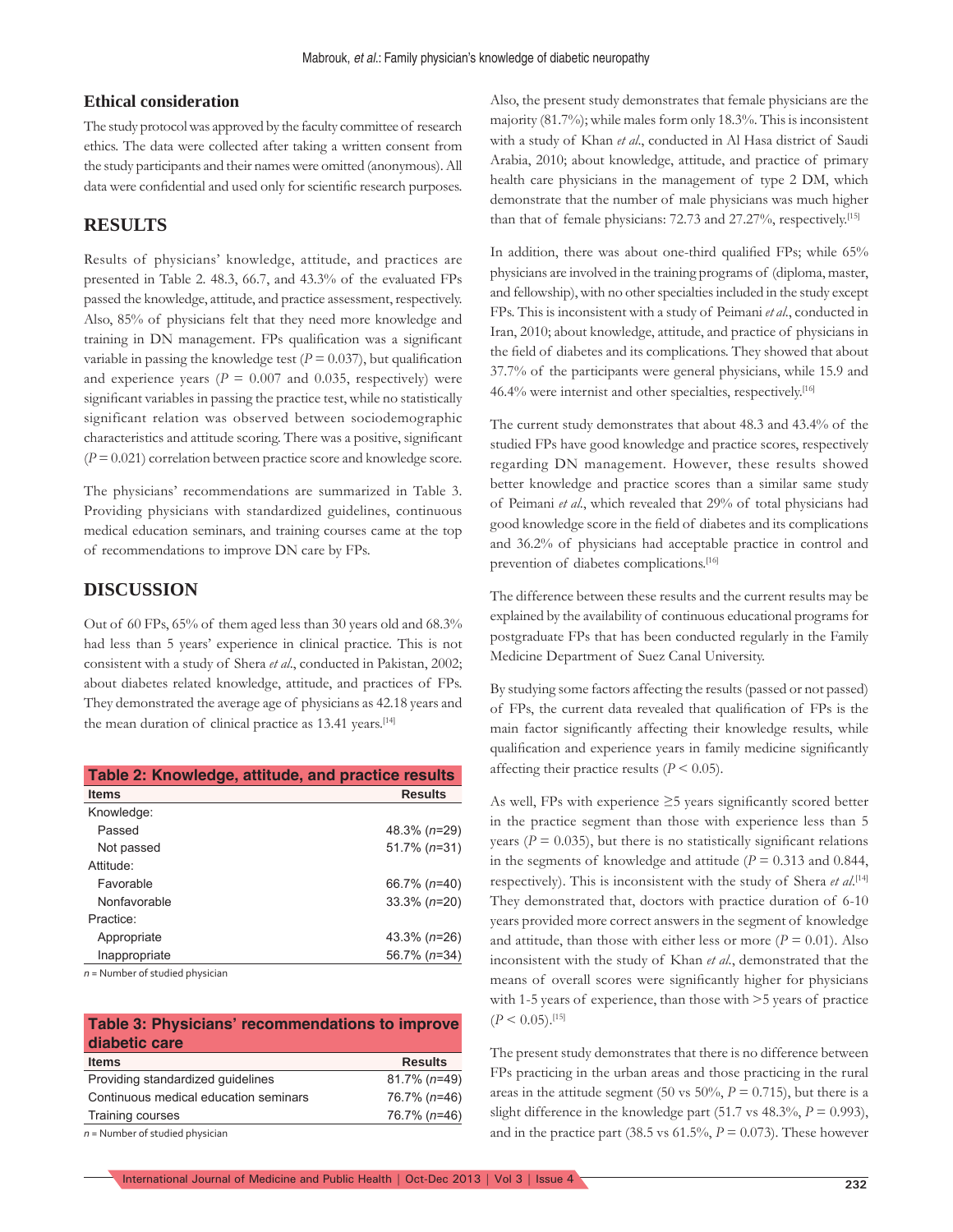did not achieve any statistical significance. This is inconsistent with the study of Shera et al.,<sup>[14]</sup> that demonstrated doctors practicing in the urban areas gave more correct answers in the segment of attitude (53 vs 43%, *P* = 0.05) and practice (52 vs 41% *P* = 0.03). In the knowledge variable, the doctors of the rural areas scored better (62 vs 56%  $P = 0.2$ ). Also inconsistent with the study of Khan *et al.*,<sup>[15]</sup> which demonstrated that the scores of rural general practitioners (GPs) were higher than that of GPs practicing in urban areas, which was statistically significant ( $P = 0.003$ ).

The difference between these results and the current results may be explained that there is no fixed place for work and our physicians are in rotation all the time with some minimal exceptions. Also our physicians working in the rural and urban areas undergo the same educational programs and the same courses and modules that applied to postgraduate FPs who attend weekly in the scientific day in the Family Medicine Department of Suez Canal University.

In the present study, postgraduate knowledge form the commonest source for DN knowledge (78.3%), followed by internet (51.7%), and text books (50%); while dated papers from journals, courses or activities, and conferences and meetings accounts only for 31.7, 26.7, and 25%, respectively. This is inconsistent with the study of Khan *et al*., which demonstrated that the source of information of the GPs on diabetes management was the clinical practice guidelines (15.2%), scientific meetings (12.1%), educational programs (19.2%), and medical journals (2%).[15] Also inconsistent with the study of Peimani *et al*., that demonstrated they did not have any information about whether the physicians had experiences in diabetes clinics, or they participated in workshops and diabetes training courses as a source of information.<sup>[16]</sup>

Concerning the physicians' self-reported barriers regarding DN management, the present study shows that the highest percentage of FPs agree with barriers focused on inadequate physician tools regarding diabetic peripheral neuropathy assessment (80%), while 88.3% disagree that diabetic patients refuse examinations to assess neuropathy. Other studies show that poor practice of physicians is associated with extensive health problems in the community such as increasing the incidence of medical errors, patient dissatisfaction, lack of control of many chronic diseases, delay in diagnosis, and the illegitimate use of drugs.[14,17,18]

Concerning to the physicians' recommendations to improve DN management in family practice centers, the majority (81.7%) of their recommendations focused on providing physicians with standardized guidelines, while 76.7% focused on continuous medical education seminars and training courses. The role of the healthcare provider, in the case of chronic illness is different than that of seasonal, episodic, and temporary ailments. For the successful treatment of a diabetic, the FPs have to acquire the understanding, cooperation, and involvement of other family members.<sup>[19]</sup> This will demand more of the doctor's time along with a sympathetic approach. The ideal method would be a team work, where the education of the diabetics is shared and coordinated by medical education and

continuing medical education programs play an important role in enabling the healthcare providers to treat diabetics in a most efficient and economical manner.[20]

Sample size is the main limitation of the study, while the variations of participants and work places are the main strength. However, further studies are required with a relatively larger sample size to detect the impact of the current data on the quality of diabetes health care delivered by FPs for DN.

#### **CONCLUSION AND RECOMMENDATION**

About half of the FPs passed the knowledge and have favorable attitude, while about two-thirds have appropriate practice regarding DN. Providing FPs with standardized guidelines, continuous medical education seminars and training courses came at the top of physician's recommendations to improve DN care by FPs. This study has identified the need for further improvement in family medicine physician practices for treating and educating diabetics and recommended that awareness and educational programs are necessary to update the FPs on screening, effective treatment of diabetes, and prevention of DN. This should be the scope of any future health plans and programs for target populations.

#### **REFERENCES**

- 1. Wild S, Roglic G, Green A, Sicree R, King H. Global prevalence of diabetes: Estimates for the year 2000 and projections for 2030. Diabetes Care 2004;27:1047-53.
- 2. Arafa NA, Amin GE. The epidemiology of diabetes mellitus in Egypt: Results of a National Survey. Egypt J Community Med 2010;28:29-37.
- 3. Dyck PJ, Kratz KM, Karnes JL, Litchy WJ, Klein R, Pach JM, *et al*. The prevalence by staged severity of various types of DN, retinopathy, and nephropathy in a population-based cohort: The Rochester Diabetic Neuropathy Study. Neurology 1993;43:817-24.
- 4. Partanen J, Niskanen L, Lehtinen J, Mervaala E, Siitonen O, Uusitupa M. Natural history of peripheral neuropathy in patients with non-insulindependent diabetes mellitus. N Engl J Med 1995;333:89-94.
- 5. Novella SP, Inzucchi SE, Goldstein JM. The frequency of undiagnosed diabetes and impaired glucose tolerance in patients with idiopathic sensory neuropathy. Muscle Nerve 2001;24:1229-31.
- 6. Singleton JR, Smith AG, Bromberg MB. Increased prevalence of impaired glucose tolerance in patients with painful sensory neuropathy. Diabetes Care 2001;24:1448-53.
- 7. Perkins BA, Olaleye D, Bril V. Carpal tunnel syndrome in patients with diabetic polyneuropathy. Diabetes Care 2002;25:565-9.
- 8. Mondal A, Sen S, Chanda D, Kundu S, Chatterjee M, Mukherjee S. Evaluation of diabetic polyneuropathy in type 2 diabetes mellitus by nerve conduction study and association of severity of neuropathy with serum sFasL level. Indian J Endocrinol Metab 2012;16(Suppl 2):S465-7.
- 9. Alrawahi AH, Rizvi SG, Al-Riyami D, Al-Anqoodi Z. Prevalence and risk factors of diabetic nephropathy in omani type 2 diabetics in Al-dakhiliyah region. Oman Med J 2012;27:212-6.
- 10. Kote GS, Bhat AN, K T, Ismail MH, Gupta A. Peripheral insensate neuropathy-is height a risk factor? J Clin Diagn Res 2013;7:296-301.
- 11. Hirose T. Management of diabetic neuropathy. Masui 2010;59:1378-84.
- 12. Murugesan N, Shobana R, Snehalatha C, Kapur A, Ramachandran A. Immediate impact of diabetes training programme for primary care physicians--an endeavor for national capacity building for diabetes management in India. Diabetes Res Clin Pract 2009;83:140-4.
- 13. Weinberger M, Cohen SJ, Mazzuca SA. The role of physicians' knowledge and attitudes in effective diabetes management. Soc Sci Med 1984;19:965-9.